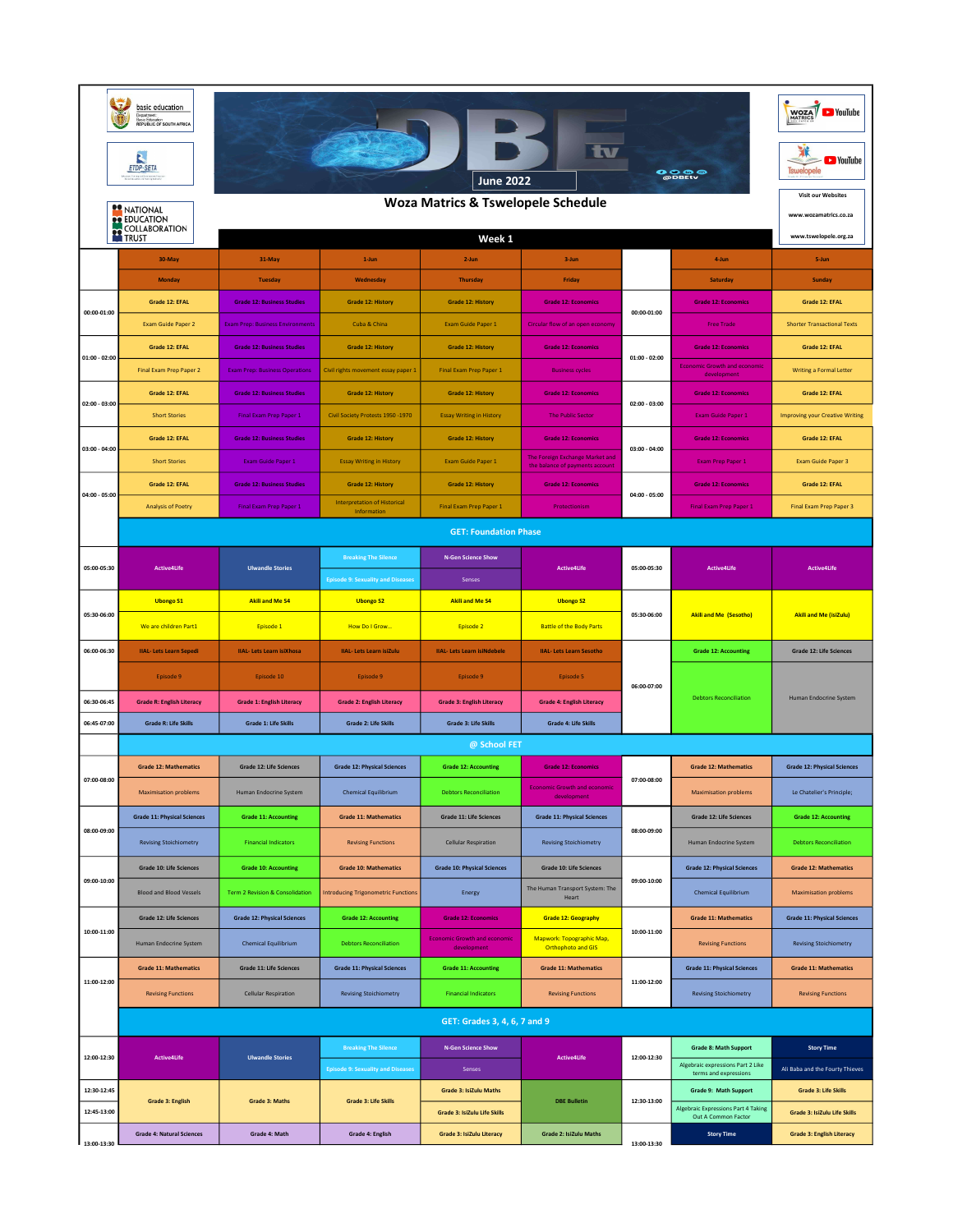|                 |                                                                              |                                                                                      |                                                        |                                                 |                                                                 | AUTOM AUTOM     |                                                    |                                                               |
|-----------------|------------------------------------------------------------------------------|--------------------------------------------------------------------------------------|--------------------------------------------------------|-------------------------------------------------|-----------------------------------------------------------------|-----------------|----------------------------------------------------|---------------------------------------------------------------|
|                 | <b>Changing States</b>                                                       | Patterns                                                                             | Direct & Indirect Speech                               | <b>Smart City Kids</b>                          | Grade 2: IsiZulu Life Skills                                    |                 | The Orange Tree                                    | <b>Grade 3: IsiZulu Literacy</b>                              |
| 13:30-14:00     | Grade 6: Math                                                                | Grade 6: English                                                                     | <b>Grade 6: Natural Sciences</b>                       | <b>Grade 8: EMS</b>                             | <b>Grade 2: IsiZulu Literacy</b>                                | 13:30-14:00     | <b>DBE Bulletin</b>                                | <b>Grade 3: Maths</b>                                         |
|                 | Percentage                                                                   | Descriptive paragraphs                                                               | Dissolving                                             | <b>Accounting Concepts</b>                      | <b>Story Time-The hungry Crocodile</b>                          |                 |                                                    | <b>Grade 3: IsiZulu Maths</b>                                 |
|                 | Grade 7: English                                                             | <b>Grade 7: Natural Sciences</b>                                                     | Grade 7: EMS                                           | Grade 7: Math                                   | <b>N-Gen Science Show</b>                                       |                 | <b>N-Gen Science Show</b>                          | Grade 9: English                                              |
| 14:00-14:30     | <b>Visual literacy</b>                                                       | <b>Methods of Separation</b>                                                         | <b>TMT: Accounting Concepts</b>                        | Percentages 2                                   | Mountain                                                        | 14:00-14:30     | Mountain                                           | Conjunctions                                                  |
|                 | <b>Grade 9: Social Sciences</b>                                              | Grade 9: EMS                                                                         | <b>Grade 9: Maths Revision</b>                         | Grade 9: English                                | <b>Grade 9: Natural Sciences</b>                                |                 |                                                    | <b>Grade 9: Natural Sciences</b>                              |
| 14:30-15:00     | The Nuclear Age and the Cold War:<br><b>Introduction &amp; Foreknowledge</b> | <b>Trading businesses: Concepts and</b><br><b>Calculations and Cash Transactions</b> | The theorem of Pythagoras                              | Conjunctions                                    | The reactions of acids with metals I                            | 14:30-15:00     | <b>NSNP</b> - Nutrition Education                  | The reactions of acids with metals                            |
|                 |                                                                              |                                                                                      |                                                        | @ School FET                                    |                                                                 |                 |                                                    |                                                               |
|                 | <b>Grade 10: Physical Sciences</b>                                           | <b>Grade 10: Life Sciences</b>                                                       | <b>Grade 10: Accounting</b>                            | <b>Grade 10: Mathematics</b>                    | <b>Grade 10: Physical Sciences</b>                              |                 | <b>Grade 12: Accounting</b>                        | <b>Grade 12: Life Sciences</b>                                |
| 15:00-16:00     | Energy                                                                       | <b>Blood and Blood Vessels</b>                                                       | Term 2 Revision & Consolidation                        | <b>Introducing Trigonometric Functions</b>      | Energy                                                          | 15:00-16:00     | <b>Debtors Reconciliation</b>                      | Human Endocrine System                                        |
|                 |                                                                              |                                                                                      |                                                        |                                                 |                                                                 |                 |                                                    |                                                               |
| 16:00-17:00     | <b>Grade 11: Life Sciences</b>                                               | <b>Grade 11: Mathematics</b>                                                         | <b>Grade 11: Accounting</b>                            | <b>Grade 11: Physical Sciences</b>              | <b>Grade 11: Life Sciences</b>                                  | 16:00-17:00     | <b>Grade 12: Mathematics</b>                       | <b>Grade 12: Physical Sciences</b>                            |
|                 | <b>Cellular Respiration</b>                                                  | <b>Revising Functions</b>                                                            | <b>Financial Indicators</b>                            | <b>Revising Stoichiometry</b>                   | <b>Cellular Respiration</b>                                     |                 | <b>Maximisation problems</b>                       | Le Chatelier's Principle                                      |
|                 | <b>Grade 12: Physical Sciences</b>                                           | <b>Grade 12: Accounting</b>                                                          | <b>Grade 12: Economics</b>                             | <b>Grade 12: Geography</b>                      | <b>Grade 12: Mathematics</b>                                    |                 | <b>Grade 10: Mathematics</b>                       | <b>Grade 10: Physical Sciences</b>                            |
| 17:00-18:00     | <b>Chemical Equilibrium</b>                                                  | <b>Debtors Reconciliation</b>                                                        | <b>Economic Growth and economic</b><br>development     | Mapwork: Topographic Map,<br>Orthophoto and GIS | <b>Maximisation problems</b>                                    | 17:00-18:00     | <b>Introducing Trigonometric Functions</b>         | Energy                                                        |
|                 |                                                                              |                                                                                      |                                                        | <b>Teacher &amp; Parent Support</b>             |                                                                 |                 |                                                    |                                                               |
|                 | <b>Parent Support - Story Time</b>                                           |                                                                                      | <b>Parent Support - Story Time</b>                     | <b>Teacher Support</b>                          | <b>Parent Support - Story Time</b>                              |                 | <b>Teacher Support</b>                             |                                                               |
| 18:00-19:00     | The Village of Darkness                                                      | <b>NSNP - Nutrition Education</b>                                                    | <b>The Blackbird's Tail</b><br>The Seller of Caps      | <b>Teared</b>                                   | Vava<br>The Old Green Machine                                   | 18:00 - 19:00   | Teared                                             | <b>DBE Bulletin</b>                                           |
|                 | <b>How to Use the Rainbow Life Skills</b><br>Videos - Gr R                   | <b>DBE Bulletin</b>                                                                  | <b>Think &amp; Design Maths</b>                        | <b>EAC - Maths Literacy</b>                     | <b>Nutrition Education</b>                                      |                 | EAC - English                                      | <b>Think &amp; Design Life Skills</b>                         |
|                 |                                                                              |                                                                                      |                                                        | @ Home FET                                      |                                                                 |                 |                                                    |                                                               |
|                 | <b>Grade 10: Mathematics</b>                                                 | <b>Grade 10: Physical Sciences</b>                                                   | <b>Grade 10: Life Sciences</b>                         | <b>Grade 10: Accounting</b>                     | <b>Grade 10: Mathematics</b>                                    |                 | <b>Grade 10: Physical Sciences</b>                 | <b>Grade 10: Accounting</b>                                   |
| 19:00-20:00     | <b>Introducing Trigonometric Function:</b>                                   | Energy                                                                               | The Human Transport System: The                        | Term 2 Revision & Consolidation                 | <b>Introducing Trigonometric Function:</b>                      | 19:00-20:00     | Energy                                             | Term 2 Revision & Consolidation                               |
|                 | <b>Grade 11: Accounting</b>                                                  | <b>Grade 11: Physical Sciences</b>                                                   | Heart<br><b>Grade 11: Life Sciences</b>                | <b>Grade 11: Mathematics</b>                    | <b>Grade 11: Accounting</b>                                     |                 | <b>Grade 11: Accounting</b>                        | Grade 11: Life Sciences                                       |
| 20:00-21:00     | <b>Financial Indicators</b>                                                  | <b>Revising Stoichiometry</b>                                                        | <b>Cellular Respiration</b>                            | <b>Revising Functions</b>                       | <b>Financial Indicators</b>                                     | 20:00-21:00     | <b>Financial Indicators</b>                        | <b>Cellular Respiration</b>                                   |
|                 | <b>Grade 12: Accounting</b>                                                  | <b>Grade 12: Economics</b>                                                           | <b>Grade 12: Geography</b>                             | <b>Grade 12: Mathematics</b>                    | <b>Grade 12: Life Sciences</b>                                  |                 | Grade 10: Life Sciences                            | <b>Grade 10: Mathematics</b>                                  |
| 21:00-22:00     | <b>Debtors Reconciliation</b>                                                | <b>Economic Growth and economic</b><br>development                                   | Mapwork: Topographic Map,<br><b>Orthophoto and GIS</b> | <b>Maximisation problems</b>                    | Human Endocrine System                                          | 21:00-22:00     | The Human Transport System: The<br>Heart           | <b>Introducing Trigonometric Functions</b>                    |
|                 | <b>Grade 12: Economics</b>                                                   | <b>Grade 12: Geography</b>                                                           | <b>Grade 12: Mathematics</b>                           | Grade 12: Life Sciences                         | <b>Grade 12: Physical Sciences</b>                              |                 | <b>Grade 12: Economics</b>                         | <b>Grade 12: Geography</b>                                    |
| 22:00-23:00     | <b>Economic Growth and economic</b><br>development                           | Mapwork: Topographic Map,<br><b>Orthophoto and GIS</b>                               | <b>Maximisation problems</b>                           | Human Endocrine System                          | Le Chatelier's Principle                                        | 22:00-23:00     | <b>Economic Growth and economic</b><br>development | <b>Mapwork: Topographic Map,</b><br><b>Orthophoto and GIS</b> |
|                 | <b>Grade 12: Geography</b>                                                   | <b>Grade 12: Mathematics</b>                                                         | <b>Grade 12: Life Sciences</b>                         | <b>Grade 12: Physical Sciences</b>              | <b>Grade 12: Accounting</b>                                     |                 | <b>Grade 12: Physical Sciences</b>                 | <b>Grade 12: Mathematics</b>                                  |
| 23:00-00:00     | <b>Mapwork: Topographic Map,</b><br><b>Orthophoto and GIS</b>                | <b>Maximisation problems</b>                                                         | Human Endocrine System                                 | Le Chatelier's Principle                        | <b>Debtors Reconciliation</b>                                   | 23:00-00:00     | <b>Chemical Equilibrium</b>                        | <b>Maximisation problems</b>                                  |
|                 |                                                                              |                                                                                      |                                                        | Week 2                                          |                                                                 |                 |                                                    |                                                               |
|                 | 6-Jun                                                                        | 7-Jun                                                                                | 8-Jun                                                  | 9-Jun                                           | $10$ -Jun                                                       |                 | $11$ -Jun                                          | 12-Jun                                                        |
|                 | <b>Monday</b>                                                                | <b>Tuesday</b>                                                                       | Wednesday                                              | <b>Thursday</b>                                 | Friday                                                          |                 | Saturday                                           | Sunday                                                        |
| 00:00-01:00     | <b>Grade 12: Economics</b>                                                   | Grade 12: EFAL                                                                       | <b>Grade 12: Economics</b>                             | Grade 12: EFAL                                  | <b>Grade 12: History</b>                                        | 00:00-01:00     | <b>Grade 12: History</b>                           | <b>Grade 12: Economics</b>                                    |
|                 | Exam Guide Paper 1                                                           | <b>Shorter Transactional Texts</b>                                                   | Exam Guide Paper 1                                     | <b>Shorter Transactional Texts</b>              | Civil resistance in SA 1960-1970s<br><b>Black Consciousness</b> |                 | Paper 2                                            | The reason for, and consequence of<br>market failures         |
| $01:00 - 02:00$ | <b>Grade 12: Economics</b>                                                   | Grade 12: EFAL                                                                       | <b>Grade 12: Economics</b>                             | Grade 12: EFAL                                  | <b>Grade 12: History</b>                                        | $01:00 - 02:00$ | <b>Grade 12: History</b>                           | <b>Grade 12: Economics</b>                                    |
|                 | <b>Exam Prep Paper 1</b>                                                     | <b>Writing a Formal Letter</b>                                                       | <b>Exam Prep Paper 1</b>                               | <b>Writing a Formal Letter</b>                  | The Coming of Democracy in SA 199<br>1994                       |                 | Exam Guide Paper 2                                 | Inflation                                                     |
| $02:00 - 03:00$ | <b>Grade 12: Economics</b>                                                   | Grade 12: EFAL                                                                       | <b>Grade 12: Economics</b>                             | Grade 12: EFAL                                  | <b>Grade 12: History</b>                                        | $02:00 - 03:00$ | <b>Grade 12: Economics</b>                         | <b>Grade 12: Economics</b>                                    |
|                 | Final Exam Prep Paper 1                                                      | <b>Improving your Creative Writing</b>                                               | Final Exam Prep Paper 1                                | <b>Improving your Creative Writing</b>          | SA Remember the Past                                            |                 | The Dynamics of a Perfect Market                   | Tourism                                                       |
|                 | <b>Grade 12: Economics</b>                                                   | Grade 12: EFAL                                                                       | <b>Grade 12: Economics</b>                             | Grade 12: EFAL                                  | <b>Grade 12: History</b>                                        |                 | <b>Grade 12: Economics</b>                         | <b>Grade 12: Economics</b>                                    |
| $03:00 - 04:00$ | Exam Prep Paper 1                                                            | <b>Exam Guide Paper 3</b>                                                            | Exam Prep Paper 1                                      | Exam Guide Paper 3                              | End of Cold War                                                 | $03:00 - 04:00$ | <b>The Perfect Market (Industry)</b>               | <b>Environmental Sustainability</b>                           |
| $04:00 - 05:00$ | <b>Grade 12: Economics</b>                                                   | Grade 12: EFAL                                                                       | <b>Grade 12: Economics</b>                             | Grade 12: EFAL                                  | <b>Grade 12: History</b>                                        | $04:00 - 05:00$ | <b>Grade 12: Economics</b>                         | <b>Grade 12: Economics</b>                                    |
|                 | <b>Final Exam Prep Paper 1</b>                                               | <b>Final Exam Prep Paper 3</b>                                                       | <b>Final Exam Prep Paper 1</b>                         | <b>Final Exam Prep Paper 3</b>                  | Cold war                                                        |                 | <b>Imperfect Market</b>                            | <b>Exam Guide Paper 2</b>                                     |
|                 |                                                                              |                                                                                      |                                                        | <b>GET: Foundation Phase</b>                    |                                                                 |                 |                                                    |                                                               |
|                 |                                                                              |                                                                                      | <b>Breaking The Silence</b>                            | <b>N-Gen Science Show</b>                       |                                                                 |                 |                                                    |                                                               |
| 05:00-05:30     |                                                                              |                                                                                      |                                                        |                                                 |                                                                 | 05:00-05:30     |                                                    |                                                               |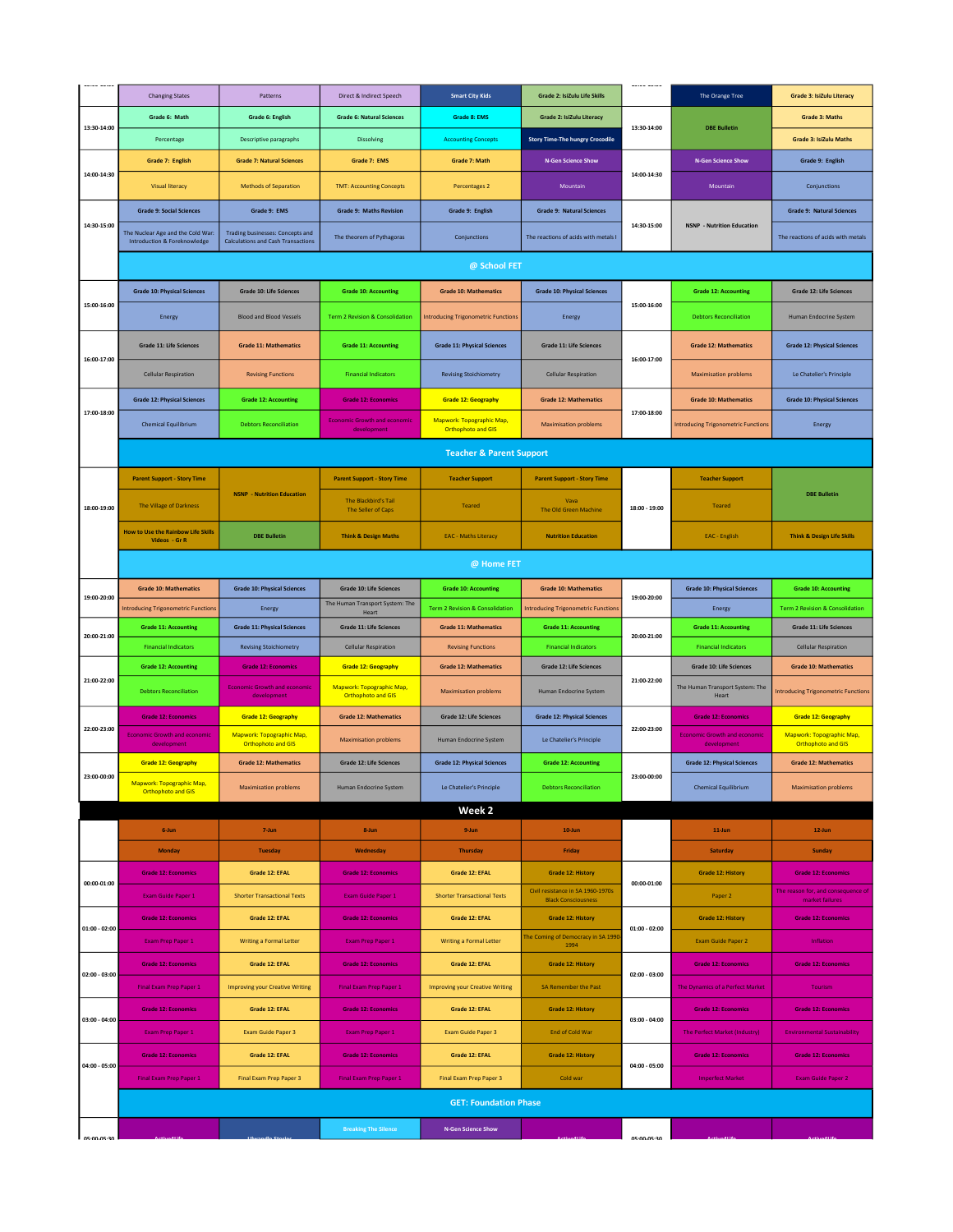|  |             |                                                                         |                                                                                  | <b>Episode 10: Rites of Passage</b>                                       | Sound                                                                     |                                                           |               |                                                                                        |                                                    |
|--|-------------|-------------------------------------------------------------------------|----------------------------------------------------------------------------------|---------------------------------------------------------------------------|---------------------------------------------------------------------------|-----------------------------------------------------------|---------------|----------------------------------------------------------------------------------------|----------------------------------------------------|
|  |             | <b>Ubongo S2</b>                                                        | <b>Akili and Me S4</b>                                                           | <b>Ubongo S2</b>                                                          | <b>Akili and Me S4</b>                                                    | <b>Ubongo S2</b>                                          |               |                                                                                        |                                                    |
|  | 05:30-06:00 | <b>Measure to Find the Treasure</b>                                     | Episode 3                                                                        | <b>Giraffe Party</b>                                                      | Episode 4                                                                 | <b>See the World</b>                                      | 05:30-06:00   | <b>Akili and Me (Sesotho)</b>                                                          | <b>Akili and Me (isiZulu)</b>                      |
|  | 06:00-06:30 | <b>IIAL-Lets Learn Xitsonga</b>                                         | <b>IIAL-Lets Learn Sepedi</b>                                                    | <b>IIAL- Lets Learn Setswana</b>                                          | <b>IIAL- Lets Learn Tshivenda</b>                                         | <b>IIAL-Lets Learn SiSwati</b>                            |               | <b>Grade 12: Accounting</b>                                                            | <b>Grade 12: Life Sciences</b>                     |
|  |             | Episode 8                                                               | Episode 7                                                                        | Episode 9                                                                 | Episode 8                                                                 | Episode 9                                                 | 06:00-07:00   |                                                                                        |                                                    |
|  | 06:30-06:45 | <b>Grade R: English Literacy</b>                                        | <b>Grade 1: English Literacy</b>                                                 | <b>Grade 2: English Literacy</b>                                          | <b>Grade 3: English Literacy</b>                                          | <b>Grade 4: English Literacy</b>                          |               | <b>Debtors Age Analysis</b>                                                            | Revising the Human Endocrine<br>System             |
|  | 06:45-07:00 | <b>Grade R: Life Skills</b>                                             | <b>Grade 1: Life Skills</b>                                                      | <b>Grade 2: Life Skills</b>                                               | <b>Grade 3: Life Skills</b>                                               | <b>Grade 4: Life Skills</b>                               |               |                                                                                        |                                                    |
|  |             |                                                                         |                                                                                  |                                                                           | @ School FET                                                              |                                                           |               |                                                                                        |                                                    |
|  |             | <b>Grade 12: Mathematics</b>                                            | Grade 12: Life Sciences                                                          | <b>Grade 12: Physical Sciences</b>                                        | <b>Grade 12: Accounting</b>                                               | <b>Grade 12: Economics</b>                                |               | <b>Grade 12: Mathematics</b>                                                           | <b>Grade 12: Physical Sciences</b>                 |
|  | 07:00-08:00 |                                                                         | <b>Revising the Human Endocrine</b>                                              |                                                                           |                                                                           | <b>Evaluation of the South African</b>                    | 07:00-08:00   |                                                                                        | Big Ideas & Consolidation: Chemical                |
|  |             | <b>Future Value Annuities</b>                                           | System                                                                           | <b>Applications of Chemical Equilibrium</b>                               | <b>Debtors Age Analysis</b>                                               | approaches used in South Africa                           |               | <b>Future Value Annuities</b>                                                          | Equilibrium                                        |
|  | 08:00-09:00 | <b>Grade 11: Physical Sciences</b>                                      | <b>Grade 11: Accounting</b>                                                      | <b>Grade 11: Mathematics</b>                                              | <b>Grade 11: Life Sciences</b>                                            | <b>Grade 11: Physical Sciences</b>                        | 08:00-09:00   | <b>Grade 12: Life Sciences</b>                                                         | <b>Grade 12: Accounting</b>                        |
|  |             | Coulomb's Law                                                           | <b>Financial Indicators</b>                                                      | <b>Revising Functions</b>                                                 | Comparison of Anaerobic and<br><b>Aerobic Respiration</b>                 | <b>Coulomb's Law Calculations</b>                         |               | Revising the Human Endocrine<br>System                                                 | <b>Debtors Age Analysis</b>                        |
|  |             | <b>Grade 10: Life Sciences</b>                                          | <b>Grade 10: Accounting</b>                                                      | <b>Grade 10: Mathematics</b>                                              | <b>Grade 10: Physical Sciences</b>                                        | <b>Grade 10: Life Sciences</b>                            |               | <b>Grade 12: Physical Sciences</b>                                                     | <b>Grade 12: Mathematics</b>                       |
|  | 09:00-10:00 | The Human Transport System - Blood<br>Vessels                           | <b>Term1 Revision &amp; Consolidation</b>                                        | <b>Interpreting Graphs</b>                                                | <b>Energy Conservation</b>                                                | The Human Transport System -<br>Revision                  | 09:00-10:00   | <b>Applications of Chemical Equilibrium</b>                                            | <b>Future Value Annuities</b>                      |
|  |             | <b>Grade 12: Life Sciences</b>                                          | <b>Grade 12: Physical Sciences</b>                                               | <b>Grade 12: Accounting</b>                                               | <b>Grade 12: Economics</b>                                                | <b>Grade 12: Geography</b>                                |               | <b>Grade 11: Mathematics</b>                                                           | <b>Grade 11: Physical Sciences</b>                 |
|  | 10:00-11:00 | Revising the Human Endocrine<br>System                                  | <b>Applications of Chemical Equilibrium</b>                                      | <b>Debtors Age Analysis</b>                                               | <b>Evaluation of the South African</b><br>approaches used in South Africa | <b>GIS Concepts and Application</b>                       | 10:00-11:00   | <b>Revising Functions</b>                                                              | <b>Coulomb's Law Calculations</b>                  |
|  |             | <b>Grade 11: Mathematics</b>                                            | <b>Grade 11: Life Sciences</b>                                                   | <b>Grade 11: Physical Sciences</b>                                        | <b>Grade 11: Accounting</b>                                               | <b>Grade 11: Mathematics</b>                              |               | <b>Grade 11: Physical Sciences</b>                                                     | <b>Grade 11: Mathematics</b>                       |
|  | 11:00-12:00 | <b>Revising Functions</b>                                               | Comparison of Anaerobic and<br><b>Aerobic Respiration</b>                        | <b>Coulomb's Law Calculations</b>                                         | <b>Financial Indicators</b>                                               | <b>Revising Functions</b>                                 | 11:00-12:00   | Coulomb's Law                                                                          | <b>Revising Functions</b>                          |
|  |             |                                                                         |                                                                                  |                                                                           | GET: Grades 3, 4, 6, 7 and 9                                              |                                                           |               |                                                                                        |                                                    |
|  | 12:00-12:30 |                                                                         |                                                                                  | <b>Breaking The Silence</b>                                               | <b>N-Gen Science Show</b>                                                 |                                                           |               | <b>Grade 8: Math Support</b>                                                           | <b>Story Time</b>                                  |
|  |             | <b>Active4Life</b>                                                      | <b>Ulwandle Stories</b>                                                          | <b>Episode 10: Rites of Passage</b>                                       | Sound                                                                     | <b>Active4Life</b>                                        | 12:00-12:30   | Algebraic expressions Part 3 The<br><b>Distributive Law</b>                            | The New Bike<br><b>Tshepo Gets a Fright</b>        |
|  | 12:30-12:45 |                                                                         |                                                                                  |                                                                           | <b>Grade 3: IsiZulu Maths</b>                                             |                                                           |               | Grade 9: Math Support                                                                  | <b>Grade 3: Life Skills</b>                        |
|  | 12:45-13:00 | <b>Grade 3: English</b>                                                 | <b>Grade 3: Maths</b>                                                            | <b>Grade 3: Life Skills</b>                                               | <b>Grade 3: IsiZulu Life Skills</b>                                       | <b>DBE Bulletin</b>                                       | 12:30-13:00   | <b>Algebraic Expressions Part 5</b><br><b>Factorizing Difference Of Two</b><br>Squares | Grade 3: IsiZulu Life Skills                       |
|  |             | <b>Grade 4: Natural Sciences</b>                                        | Grade 4: Math                                                                    | <b>Grade 4: English</b>                                                   | Grade 3: IsiZulu Literacy                                                 | <b>Grade 2: IsiZulu Maths</b>                             |               | <b>Story Time</b>                                                                      | <b>Grade 3: English Literacy</b>                   |
|  | 13:00-13:30 | <b>Changing States</b>                                                  | Short division                                                                   | Dialogue writing                                                          | <b>Smart City Kids</b>                                                    | Grade 2: IsiZulu Life Skills                              | 13:00-13:30   | Why Crocodiles live in Rivers<br>The Blackbird's Tail                                  | Grade 3: IsiZulu Literacy                          |
|  |             | Grade 6: Math                                                           | Grade 6: English                                                                 | <b>Grade 6: Natural Sciences</b>                                          | <b>Grade 8: EMS</b>                                                       | <b>Grade 2: IsiZulu Literacy</b>                          |               |                                                                                        | <b>Grade 3: Maths</b>                              |
|  | 13:30-14:00 | <b>Decimals</b>                                                         | Comprehension                                                                    | Water pollution (soluble and                                              | <b>Source Documents</b>                                                   | <b>Story Time-The Frog Prince</b>                         | 13:30-14:00   | <b>DBE Bulletin</b>                                                                    | <b>Grade 3: IsiZulu Maths</b>                      |
|  |             | Grade 7: English                                                        | <b>Grade 7: Natural Sciences</b>                                                 | insoluble substances)<br>Grade 7: EMS                                     | Grade 7: Math                                                             | <b>N-Gen Science Show</b>                                 |               | <b>N-Gen Science Show</b>                                                              | Grade 9: English                                   |
|  | 14:00-14:30 | Persuasive writing Body and<br>Conclusion                               | <b>Acids and Bases</b>                                                           | <b>Income &amp; Expenses</b>                                              | Ratio                                                                     | Energy                                                    | 14:00-14:30   | Energy                                                                                 | Idioms                                             |
|  |             | <b>Grade 9: Social Sciences</b>                                         | Grade 9: EMS                                                                     | <b>Grade 9: Maths Revision</b>                                            | Grade 9: English                                                          | <b>Grade 9: Natural Sciences</b>                          |               |                                                                                        | <b>Grade 9: Natural Sciences</b>                   |
|  | 14:30-15:00 | The Nuclear Age and the Cold War:<br>End of WW2 in Europe & the Pacific | Effect of cash transactions on the<br>Accounting equation and The CRJ and<br>CPJ | The reverse theorem of Pythagoras                                         | Idioms                                                                    | The reactions of acids with metals                        | 14:30-15:00   | <b>NSNP</b> - Nutrition Education                                                      | The reactions of acids with metals                 |
|  |             |                                                                         |                                                                                  |                                                                           | @ School FET                                                              |                                                           |               |                                                                                        |                                                    |
|  |             | <b>Grade 10: Physical Sciences</b>                                      | <b>Grade 10: Life Sciences</b>                                                   | <b>Grade 10: Accounting</b>                                               | <b>Grade 10: Mathematics</b>                                              | <b>Grade 10: Physical Sciences</b>                        |               | <b>Grade 12: Accounting</b>                                                            | <b>Grade 12: Life Sciences</b>                     |
|  | 15:00-16:00 | <b>Energy Conservation</b>                                              | The Human Transport System - Blood<br>Vessels                                    | <b>Salaries &amp; Wages</b>                                               | <b>Interpreting Graphs</b>                                                | <b>Energy Conservation</b>                                | 15:00-16:00   | <b>Debtors Age Analysis</b>                                                            | Revising the Human Endocrine<br>System             |
|  |             | <b>Grade 11: Life Sciences</b>                                          | <b>Grade 11: Mathematics</b>                                                     | <b>Grade 11: Accounting</b>                                               | <b>Grade 11: Physical Sciences</b>                                        | <b>Grade 11: Life Sciences</b>                            |               | <b>Grade 12: Mathematics</b>                                                           | <b>Grade 12: Physical Sciences</b>                 |
|  | 16:00-17:00 | Comparison of Anaerobic and<br><b>Aerobic Respiration</b>               | <b>Revising Functions</b>                                                        | <b>Financial Indicators</b>                                               | <b>Coulomb's Law Calculations</b>                                         | Comparison of Anaerobic and<br><b>Aerobic Respiration</b> | 16:00-17:00   | <b>Future Value Annuities</b>                                                          | Big Ideas & Consolidation: Chemical<br>Equilibrium |
|  |             | <b>Grade 12: Physical Sciences</b>                                      | <b>Grade 12: Accounting</b>                                                      | <b>Grade 12: Economics</b>                                                | <b>Grade 12: Geography</b>                                                | <b>Grade 12: Mathematics</b>                              |               | <b>Grade 10: Mathematics</b>                                                           | <b>Grade 10: Physical Sciences</b>                 |
|  | 17:00-18:00 | <b>Applications of Chemical Equilibrium</b>                             | <b>Debtors Age Analysis</b>                                                      | <b>Evaluation of the South African</b><br>approaches used in South Africa | <b>GIS Concepts and Application</b>                                       | <b>Future Value Annuities</b>                             | 17:00-18:00   | <b>Interpreting Graphs</b>                                                             | <b>Energy Conservation</b>                         |
|  |             |                                                                         |                                                                                  |                                                                           | <b>Teacher &amp; Parent Support</b>                                       |                                                           |               |                                                                                        |                                                    |
|  |             | <b>Parent Support - Story Time</b>                                      |                                                                                  | <b>Parent Support - Story Time</b>                                        | <b>Teacher Support</b>                                                    | <b>Parent Support - Story Time</b>                        |               | <b>Teacher Support</b>                                                                 |                                                    |
|  | 18:00-19:00 | The Big Surprise                                                        | <b>NSNP - Nutrition Education</b>                                                | <b>The Giant Pumpkin</b><br>The Old woman in the bottle                   | <b>Teared</b>                                                             | Who will be king of the birds<br><b>The Clever Monkey</b> | 18:00 - 19:00 | <b>Teared</b>                                                                          | <b>DBE Bulletin</b>                                |
|  |             | <b>How to Use the Rainbow Life Skills</b><br>Videos - Gr 1              | <b>DBE Bulletin</b>                                                              | <b>Think &amp; Design Maths</b>                                           | <b>EAC</b> - Accounting                                                   | <b>Nutrition Education</b>                                |               | <b>EAC</b> - Agriculture                                                               | <b>Think &amp; Design Life Skills</b>              |
|  |             |                                                                         |                                                                                  |                                                                           |                                                                           |                                                           |               |                                                                                        |                                                    |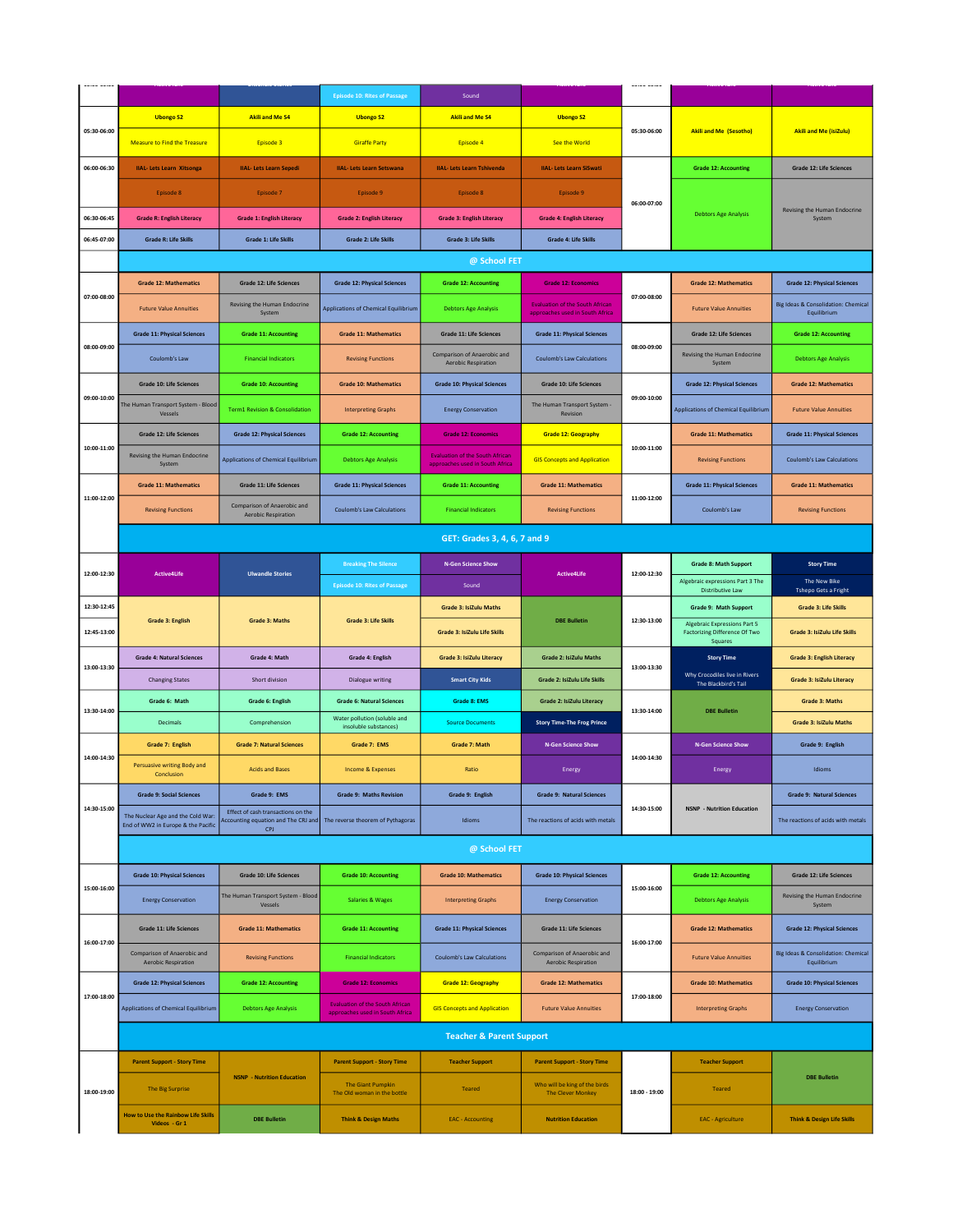|                 |                                                                                          |                                                                             |                                                                | @ Home FET                                                                |                                                                           |                 |                                                                           |                                                                     |
|-----------------|------------------------------------------------------------------------------------------|-----------------------------------------------------------------------------|----------------------------------------------------------------|---------------------------------------------------------------------------|---------------------------------------------------------------------------|-----------------|---------------------------------------------------------------------------|---------------------------------------------------------------------|
|                 | <b>Grade 10: Mathematics</b>                                                             | <b>Grade 10: Physical Sciences</b>                                          | <b>Grade 10: Life Sciences</b>                                 | <b>Grade 10: Accounting</b>                                               | <b>Grade 10: Mathematics</b>                                              |                 | <b>Grade 10: Physical Sciences</b>                                        | <b>Grade 10: Accounting</b>                                         |
| 19:00-20:00     | <b>Interpreting Graphs</b>                                                               | <b>Energy Conservation</b>                                                  | The Human Transport System<br>Revision                         | Salaries & Wages Journal II                                               | <b>Interpreting Graphs</b>                                                | 19:00-20:00     | <b>Energy Conservation</b>                                                | <b>Financial Accounts of a Sole Trader</b><br><b>Final Accounts</b> |
|                 | <b>Grade 11: Accounting</b>                                                              | <b>Grade 11: Physical Sciences</b>                                          | <b>Grade 11: Life Sciences</b>                                 | <b>Grade 11: Mathematics</b>                                              | <b>Grade 11: Accounting</b>                                               |                 | <b>Grade 11: Accounting</b>                                               | <b>Grade 11: Life Sciences</b>                                      |
| 20:00-21:00     | <b>Financial Indicators</b>                                                              | Coulomb's Law                                                               | Comparison of Anaerobic and<br><b>Aerobic Respiration</b>      | <b>Revising Functions</b>                                                 | <b>Financial Indicators</b>                                               | 20:00-21:00     | <b>Financial Indicators</b>                                               | Comparison of Anaerobic and<br><b>Aerobic Respiration</b>           |
| 21:00-22:00     | <b>Grade 12: Accounting</b>                                                              | <b>Grade 12: Economics</b>                                                  | <b>Grade 12: Geography</b>                                     | <b>Grade 12: Mathematics</b>                                              | Grade 12: Life Sciences                                                   | 21:00-22:00     | <b>Grade 10: Life Sciences</b>                                            | <b>Grade 10: Mathematics</b>                                        |
|                 | <b>Debtors Age Analysis</b>                                                              | <b>Evaluation of the South African</b><br>pproaches used in South Africa    | <b>GIS Concepts and Application</b>                            | <b>Future Value Annuities</b>                                             | Revising the Human Endocrine<br>System                                    |                 | The Human Transport System<br>Revision                                    | <b>Interpreting Graphs</b>                                          |
| 22:00-23:00     | <b>Grade 12: Economics</b>                                                               | <b>Grade 12: Geography</b>                                                  | <b>Grade 12: Mathematics</b>                                   | <b>Grade 12: Life Sciences</b><br>Revising the Human Endocrine            | <b>Grade 12: Physical Sciences</b><br>Big Ideas & Consolidation: Chemical | 22:00-23:00     | <b>Grade 12: Economics</b>                                                | <b>Grade 12: Geography</b>                                          |
|                 | <b>Evaluation of the South African</b><br>approaches used in South Afri <mark>c</mark> a | <b>GIS Concepts and Application</b>                                         | <b>Future Value Annuities</b>                                  | System                                                                    | Equilibrium                                                               |                 | <b>Evaluation of the South African</b><br>approaches used in South Africa | <b>GIS Concepts and Application</b>                                 |
| 23:00-00:00     | <b>Grade 12: Geography</b>                                                               | <b>Grade 12: Mathematics</b>                                                | <b>Grade 12: Life Sciences</b><br>Revising the Human Endocrine | <b>Grade 12: Physical Sciences</b><br>Big Ideas & Consolidation: Chemical | <b>Grade 12: Accounting</b>                                               | 23:00-00:00     | <b>Grade 12: Physical Sciences</b>                                        | <b>Grade 12: Mathematics</b>                                        |
|                 | <b>GIS Concepts and Application</b>                                                      | <b>Future Value Annuities</b>                                               | System                                                         | Equilibrium<br>Week 3                                                     | <b>Debtors Age Analysis</b>                                               |                 | <b>Applications of Chemical Equilibrium</b>                               | <b>Future Value Annuities</b>                                       |
|                 | 13-Jun                                                                                   | 14-Jun                                                                      | 15-Jun                                                         | $16$ -Jun                                                                 | $17 - Jun$                                                                |                 | 18-Jun                                                                    | $19 - Jun$                                                          |
|                 | Monday                                                                                   | <b>Tuesday</b>                                                              | Wednesday                                                      | <b>Thursday</b>                                                           | Friday                                                                    |                 | Saturday                                                                  | Sunday                                                              |
|                 | <b>Grade 12: Economics</b>                                                               | <b>Grade 12: Economics</b>                                                  | <b>Grade 12: Business Studies</b>                              | <b>Grade 12: Business Studies</b>                                         | <b>Grade 12: History</b>                                                  |                 | <b>Grade 12: History</b>                                                  | <b>Grade 12: Business Studies</b>                                   |
| 00:00-01:00     | The Dynamics of a Perfect Market                                                         | Tourism                                                                     | Exam Guide Paper 2                                             | <b>Final Exam Prep Paper 2</b>                                            | Paper 2                                                                   | 00:00-01:00     | Civil resistance in SA 1960-1970s<br><b>Black Consciousness</b>           | Exam Guide Paper 2                                                  |
|                 | <b>Grade 12: Economics</b>                                                               | <b>Grade 12: Economics</b>                                                  | <b>Grade 12: Business Studies</b>                              | <b>Grade 12: Economics</b>                                                | <b>Grade 12: History</b>                                                  |                 | <b>Grade 12: History</b>                                                  | <b>Grade 12: Business Studies</b>                                   |
| $01:00 - 02:00$ | The Perfect Market (Industry)                                                            | <b>Environmental Sustainability</b>                                         | <b>Final Exam Prep Paper 2</b>                                 | <b>Exam Guide Paper 2</b>                                                 | Exam Guide Paper 2                                                        | $01:00 - 02:00$ | he Coming of Democracy in SA 1990                                         | <b>Final Exam Prep Paper 2</b>                                      |
|                 | <b>Grade 12: Economics</b>                                                               | <b>Grade 12: Economics</b>                                                  | <b>Grade 12: Business Studies</b>                              | <b>Grade 12: Economics</b>                                                | <b>Grade 12: Economics</b>                                                |                 | 1994                                                                      | <b>Grade 12: Economics</b>                                          |
| $02:00 - 03:00$ |                                                                                          |                                                                             |                                                                |                                                                           |                                                                           | $02:00 - 03:00$ | <b>Grade 12: History</b>                                                  |                                                                     |
|                 | <b>Imperfect Market</b>                                                                  | <b>Exam Guide Paper 2</b>                                                   | <b>Exam Prep: Business Roles</b>                               | <b>Final Exam Prep Paper 2</b>                                            | <b>Exam Guide Paper 2</b>                                                 |                 | <b>SA Remember the Past</b>                                               | <b>Final Exam Prep Paper 2</b>                                      |
| $03:00 - 04:00$ | <b>Grade 12: Economics</b>                                                               | <b>Grade 12: Economics</b>                                                  | <b>Grade 12: Business Studies</b>                              | <b>Grade 12: History</b>                                                  | <b>Grade 12: Economics</b>                                                | $03:00 - 04:00$ | <b>Grade 12: History</b>                                                  | <b>Grade 12: History</b>                                            |
|                 | The reason for, and consequence of<br>market failures                                    | Final Exam Prep Paper 2                                                     | <b>Exam Guide Paper 2</b>                                      | Paper 2                                                                   | <b>Final Exam Prep Paper 2</b>                                            |                 | <b>End of Cold War</b>                                                    | Paper 2                                                             |
| 04:00 - 05:00   | <b>Grade 12: Economics</b>                                                               | <b>Grade 12: Economics</b>                                                  | <b>Grade 12: Business Studies</b>                              | <b>Grade 12: History</b>                                                  | <b>Grade 12: Business Studies</b>                                         | $04:00 - 05:00$ | <b>Grade 12: History</b>                                                  | <b>Grade 12: History</b>                                            |
|                 | Inflation                                                                                | <b>Final Exam Prep Paper 2</b>                                              | <b>Final Exam Prep Paper 2</b>                                 | <b>Exam Guide Paper 2</b>                                                 | Final Exam Prep Paper 2                                                   |                 | Cold war                                                                  | <b>Exam Guide Paper 2</b>                                           |
|                 |                                                                                          |                                                                             |                                                                |                                                                           |                                                                           |                 |                                                                           |                                                                     |
|                 |                                                                                          |                                                                             |                                                                | <b>GET: Foundation Phase</b>                                              |                                                                           |                 |                                                                           |                                                                     |
|                 |                                                                                          |                                                                             | <b>Breaking The Silence</b>                                    | <b>N-Gen Science Show</b>                                                 |                                                                           |                 |                                                                           |                                                                     |
| 05:00-05:30     | <b>Active4Life</b>                                                                       | <b>Ulwandle Stories</b>                                                     | <b>Episode 11:Sexual Orientation</b>                           | Light                                                                     | <b>Active4Life</b>                                                        | 05:00-05:30     | <b>Active4Life</b>                                                        | <b>Active4Life</b>                                                  |
|                 | <b>Ubongo S2</b>                                                                         | <b>Akili and Me S4</b>                                                      | <b>Ubongo S2</b>                                               | <b>Akili and Me S4</b>                                                    | <b>Ubongo S2</b>                                                          |                 |                                                                           |                                                                     |
| 05:30-06:00     |                                                                                          |                                                                             |                                                                |                                                                           |                                                                           | 05:30-06:00     | <b>Akili and Me (Sesotho)</b>                                             | <b>Akili and Me (isiZulu)</b>                                       |
|                 | <b>Play the Music</b>                                                                    | Episode 5                                                                   | We Can Be                                                      | Episode 6                                                                 | The Curious Blood Cell                                                    |                 |                                                                           |                                                                     |
| 06:00-06:30     | <b>IIAL-Lets Learn Siswati</b>                                                           | <b>IIAL-Lets Learn Xitsonga</b>                                             | <b>IIAL- Lets Learn isiXhosa</b>                               | <b>IIAL-Lets Learn isiZulu</b>                                            | <b>IIAL-Lets Learn IsiNdebele</b>                                         |                 | <b>Grade 12: Accounting</b>                                               | <b>Grade 12: Life Sciences</b>                                      |
|                 | Episode 10                                                                               | Episode 10                                                                  | Episode 11                                                     | Episode 10                                                                | Episode 10                                                                | 06:00-07:00     |                                                                           |                                                                     |
| 06:30-06:45     | Grade K: English Literacy                                                                | Grade 1: English Literacy                                                   | Grade 2: English Literacy                                      | Grade 3: English Literacy                                                 | Grade 4: English Literacy                                                 |                 | <b>Creditors' Reconciliation</b>                                          | Plant hormones, Tropisms and Plant<br>Defence Mechanism             |
| 06:45-07:00     | <b>Grade R: Life Skills</b>                                                              | <b>Grade 1: Life Skills</b>                                                 | <b>Grade 2: Life Skills</b>                                    | <b>Grade 3: Life Skills</b>                                               | <b>Grade 4: Life Skills</b>                                               |                 |                                                                           |                                                                     |
|                 |                                                                                          |                                                                             |                                                                | @ School FET                                                              |                                                                           |                 |                                                                           |                                                                     |
|                 | <b>Grade 12: Mathematics</b>                                                             | <b>Grade 12: Life Sciences</b>                                              | <b>Grade 12: Physical Sciences</b>                             | <b>Grade 12: Accounting</b>                                               | <b>Grade 12: Economics</b>                                                |                 | <b>Grade 12: Mathematics</b>                                              | <b>Grade 12: Physical Sciences</b>                                  |
| 07:00-08:00     | <b>Present Value Annuities</b>                                                           | Plant hormones, Tropisms and Plant<br>Defence Mechanism                     | Chemical Equilibrium in Acid-Base<br>reactions                 | <b>Creditors' Reconciliation</b>                                          | The Perfect Market (Industry)                                             | 07:00-08:00     | <b>Present Value Annuities</b>                                            | Chemical Equilibrium in Acid-Base<br>reactions                      |
|                 | <b>Grade 11: Physical Sciences</b>                                                       | <b>Grade 11: Accounting</b>                                                 | <b>Grade 11: Mathematics</b>                                   | <b>Grade 11: Life Sciences</b>                                            | <b>Grade 11: Physical Sciences</b>                                        |                 | <b>Grade 12: Life Sciences</b>                                            | <b>Grade 12: Accounting</b>                                         |
| 08:00-09:00     | <b>Investigating charges</b>                                                             | <b>Partnerships Analysis and</b>                                            | Effect of changing parameters on                               | Comparison of Anaerobic and                                               |                                                                           | 08:00-09:00     | Plant hormones, Tropisms and Plant                                        |                                                                     |
|                 |                                                                                          | Interpretation                                                              | functions                                                      | <b>Aerobic Respiration</b>                                                | Forces between charges                                                    |                 | Defence Mechanism                                                         | <b>Creditors' Reconciliation</b>                                    |
| 09:00-10:00     | <b>Grade 10: Life Sciences</b>                                                           | <b>Grade 10: Accounting</b>                                                 | <b>Grade 10: Mathematics</b>                                   | <b>Grade 10: Physical Sciences</b>                                        | Grade 10: Life Sciences                                                   | 09:00-10:00     | <b>Grade 12: Physical Sciences</b>                                        | <b>Grade 12: Mathematics</b>                                        |
|                 | <b>Mammalian Tissue Revision</b>                                                         | <b>Financial Accounts of a Sole Trader</b><br><b>GAAP &amp; Adjustments</b> | Introduction to Surface Area                                   | <b>Exploring Resistor in Parallel</b>                                     | Different Types of Plant Tissue                                           |                 | Acids & Bases                                                             | <b>Present Value Annuities</b>                                      |
|                 | Grade 12: Life Sciences                                                                  | <b>Grade 12: Physical Sciences</b>                                          | <b>Grade 12: Accounting</b>                                    | <b>Grade 12: Economics</b>                                                | <b>Grade 12: Geography</b>                                                |                 | <b>Grade 11: Mathematics</b>                                              | <b>Grade 11: Physical Sciences</b>                                  |
| 10:00-11:00     | Plant hormones, Tropisms and Plant<br>Defence Mechanism                                  | Acids & Bases                                                               | <b>Creditors' Reconciliation</b>                               | <b>Market Structures</b>                                                  | <b>Map Functions</b>                                                      | 10:00-11:00     | <b>Trigonometry Rules</b>                                                 | Forces between charges                                              |
|                 | <b>Grade 11: Mathematics</b>                                                             | Grade 11: Life Sciences                                                     | <b>Grade 11: Physical Sciences</b>                             | <b>Grade 11: Accounting</b>                                               | <b>Grade 11: Mathematics</b>                                              |                 | <b>Grade 11: Physical Sciences</b>                                        | <b>Grade 11: Mathematics</b>                                        |
| 11:00-12:00     | Effect of changing parameters on                                                         |                                                                             |                                                                | Partnerships Analysis and                                                 |                                                                           | 11:00-12:00     |                                                                           |                                                                     |
|                 | functions                                                                                | <b>Cellular Respiration</b>                                                 | Forces between charges                                         | Interpretation                                                            | <b>Trigonometry Rules</b>                                                 |                 | <b>Investigating charges</b>                                              | <b>Trigonometry Rules</b>                                           |
|                 |                                                                                          |                                                                             |                                                                | GET: Grades 3, 4, 6, 7 and 9                                              |                                                                           |                 |                                                                           |                                                                     |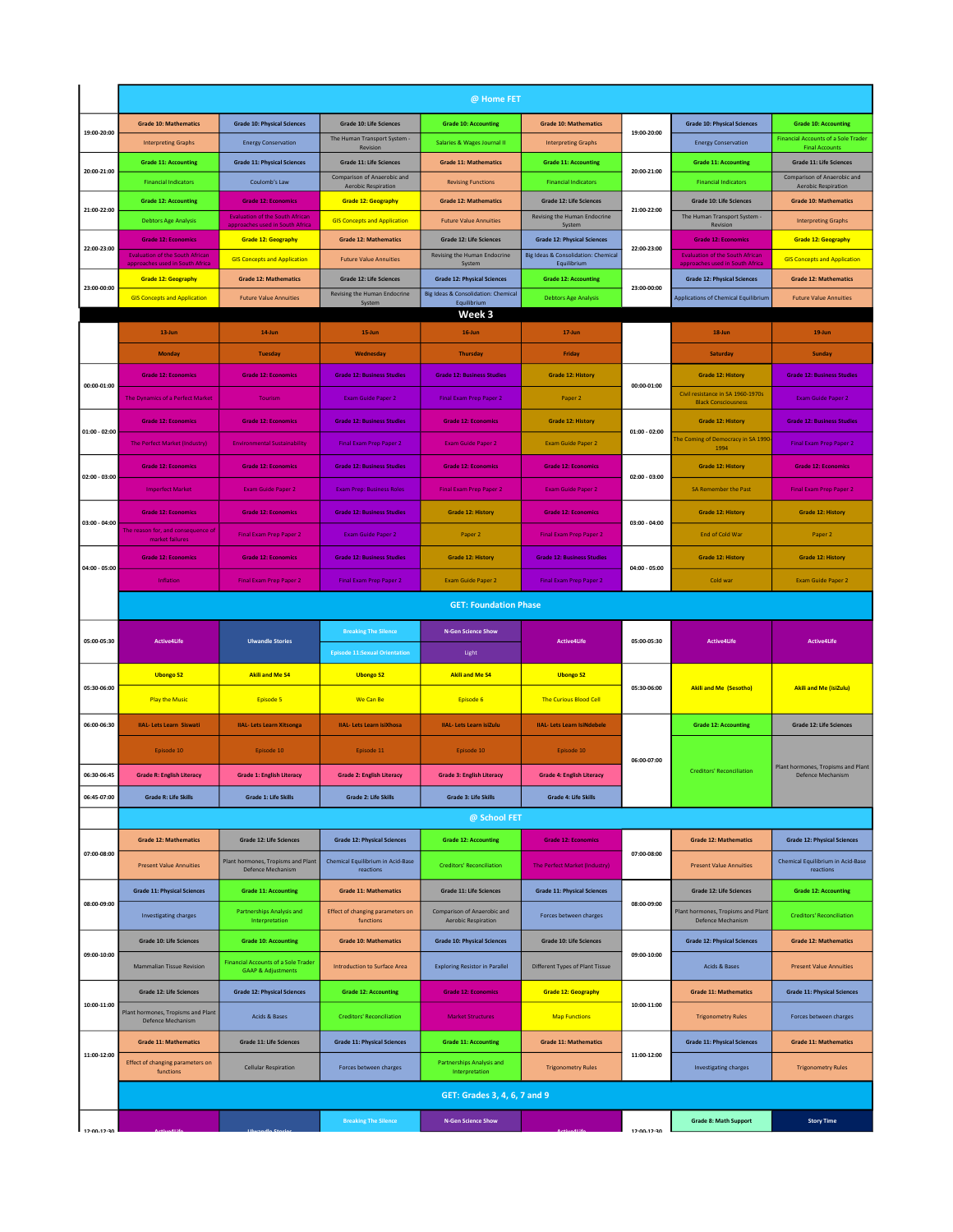|                 |                                                         |                                                                           | <b>Episode 11:Sexual Orientation</b>                                | Light                                                                          |                                                           |                 | <b>Equations Part 1 Basic equations</b>                                              | Nomvula's Worst day at School<br>The Gingerbread man                     |
|-----------------|---------------------------------------------------------|---------------------------------------------------------------------------|---------------------------------------------------------------------|--------------------------------------------------------------------------------|-----------------------------------------------------------|-----------------|--------------------------------------------------------------------------------------|--------------------------------------------------------------------------|
| 12:30-12:45     | <b>Grade 3: English</b>                                 | <b>Grade 3: Maths</b>                                                     | <b>Grade 3: Life Skills</b>                                         | <b>Grade 3: IsiZulu Maths</b>                                                  | <b>DBE Bulletin</b>                                       | 12:30-13:00     | <b>Grade 9: Math Support</b>                                                         | <b>Grade 3: Life Skills</b>                                              |
| 12:45-13:00     |                                                         |                                                                           |                                                                     | Grade 3: IsiZulu Life Skills                                                   |                                                           |                 | <b>Algebraic Expressions Part 6</b><br><b>Factorizing Trinomials</b>                 | <b>Grade 3: IsiZulu Life Skills</b>                                      |
|                 | <b>Grade 4: Natural Sciences</b>                        | Grade 4: Math                                                             | <b>Grade 4: English</b>                                             | <b>Grade 3: IsiZulu Literacy</b>                                               | <b>Grade 2: IsiZulu Maths</b>                             |                 | <b>Story Time</b>                                                                    | <b>Grade 3: English Literacy</b>                                         |
| 13:00-13:30     | The States of Matter                                    | Rounding Off                                                              | Newspaper articles                                                  | <b>Smart City Kids</b>                                                         | Grade 2: IsiZulu Life Skills                              | 13:00-13:30     | Lazy Mandla<br>The Giant's Stew                                                      | Grade 3: IsiZulu Literacy                                                |
|                 | Grade 6: Math                                           | Grade 6: English                                                          | <b>Grade 6: Natural Sciences</b>                                    | Grade 8: EMS                                                                   | <b>Grade 2: IsiZulu Literacy</b>                          |                 |                                                                                      | <b>Grade 3: Maths</b>                                                    |
| 13:30-14:00     | <b>Adding Decimals</b>                                  | Advertising                                                               | Wetlands                                                            | <b>Accounting Cycle and The Accountin</b><br>equation and CRJ                  | <b>Story Time- Strong and Clever is the</b><br>Chief      | 13:30-14:00     | <b>DBE Bulletin</b>                                                                  | <b>Grade 3: IsiZulu Maths</b>                                            |
|                 | Grade 7: English                                        | <b>Grade 7: Natural Sciences</b>                                          | Grade 7: EMS                                                        | Grade 7: Math                                                                  | <b>N-Gen Science Show</b>                                 |                 | <b>N-Gen Science Show</b>                                                            | Grade 9: English                                                         |
| 14:00-14:30     | Comprehension                                           | Acids, Bases and Indicators                                               | <b>Budgets</b>                                                      | <b>Ratio Calculations</b>                                                      | <b>Bones</b>                                              | 14:00-14:30     | <b>Bones</b>                                                                         | Essays                                                                   |
|                 | <b>Grade 9: Social Sciences</b>                         | Grade 9: EMS                                                              | <b>Grade 9: Maths Revision</b>                                      | Grade 9: English                                                               | <b>Grade 9: Natural Sciences</b>                          |                 |                                                                                      | <b>Grade 9: Natural Sciences</b>                                         |
| 14:30-15:00     | The Nuclear Age and the Cold War:                       | Posting of Journals to the General                                        |                                                                     |                                                                                |                                                           | 14:30-15:00     | <b>NSNP</b> - Nutrition Education                                                    |                                                                          |
|                 | The two Superpowers & Europe<br>divided                 | Ledger 1<br>Posting of Journals to the General<br>Ledger 2                | <b>Classify triangles: Relationship</b><br>between sides and angles | Essays                                                                         | Elements and compounds                                    |                 |                                                                                      | Elements and compounds                                                   |
|                 |                                                         |                                                                           |                                                                     | @ School FET                                                                   |                                                           |                 |                                                                                      |                                                                          |
|                 |                                                         |                                                                           |                                                                     |                                                                                |                                                           |                 |                                                                                      | <b>Grade 12: Life Sciences</b>                                           |
| 15:00-16:00     | <b>Grade 10: Physical Sciences</b>                      | <b>Grade 10: Life Sciences</b>                                            | <b>Grade 10: Accounting</b>                                         | <b>Grade 10: Mathematics</b>                                                   | <b>Grade 10: Physical Sciences</b>                        | 15:00-16:00     | <b>Grade 12: Accounting</b>                                                          |                                                                          |
|                 | <b>Exploring Resistance</b>                             | <b>Mammalian Tissue Revision</b>                                          | <b>Financial Accounts_ Final Accounts</b>                           | Introduction to Surface Area                                                   | <b>Solving Circuit Problems</b>                           |                 | <b>Creditors' Reconciliation</b>                                                     | Plant hormones, Tropisms and Plant<br>Defence Mechanism                  |
|                 | <b>Grade 11: Life Sciences</b>                          | <b>Grade 11: Mathematics</b>                                              | <b>Grade 11: Accounting</b>                                         | <b>Grade 11: Physical Sciences</b>                                             | <b>Grade 11: Life Sciences</b>                            |                 | <b>Grade 12: Mathematics</b>                                                         | <b>Grade 12: Physical Sciences</b>                                       |
| 16:00-17:00     | <b>Cellular Respiration</b>                             | Effect of changing parameters on<br>functions                             | <b>Partnerships Analysis and</b><br>Interpretation                  | Forces between charges                                                         | Comparison of Anaerobic and<br><b>Aerobic Respiration</b> | 16:00-17:00     | <b>Present Value Annuities</b>                                                       | <b>Chemical Equilibrium in Acid-Base</b><br>reactions                    |
|                 | <b>Grade 12: Physical Sciences</b>                      | <b>Grade 12: Accounting</b>                                               | <b>Grade 12: Economics</b>                                          | <b>Grade 12: Geography</b>                                                     | <b>Grade 12: Mathematics</b>                              |                 | <b>Grade 10: Mathematics</b>                                                         | <b>Grade 10: Physical Sciences</b>                                       |
| 17:00-18:00     |                                                         |                                                                           |                                                                     |                                                                                |                                                           | 17:00-18:00     | <b>Introduction to Volume</b>                                                        |                                                                          |
|                 | Acids & Bases                                           | <b>Creditors' Reconciliation</b>                                          | The Dynamics of a Perfect Market                                    | <b>Map Functions</b>                                                           | <b>Present Value Annuities</b>                            |                 |                                                                                      | Position                                                                 |
|                 |                                                         |                                                                           |                                                                     | <b>Teacher &amp; Parent Support</b>                                            |                                                           |                 |                                                                                      |                                                                          |
|                 | <b>Parent Support - Story Time</b>                      |                                                                           | <b>Parent Support - Story Time</b>                                  | <b>Teacher Support</b>                                                         | <b>Parent Support - Story Time</b>                        |                 | <b>Teacher Support</b>                                                               |                                                                          |
| 18:00-19:00     | Ali Baba and the Fourty Thieves                         | <b>NSNP - Nutrition Education</b>                                         | Ah Liang's Gift<br>The King of frogs                                | <b>Teared</b>                                                                  | <b>Mpume's Flag</b><br>The Girl who washed in the         | 18:00 - 19:00   | <b>Teared</b>                                                                        | <b>DBE Bulletin</b>                                                      |
|                 | <b>How to Use the Rainbow Life Skills</b>               | <b>DBE Bulletin</b>                                                       |                                                                     | <b>EAC - Natural Sciences</b>                                                  | Moonlight<br><b>Nutrition Education</b>                   |                 | <b>EAC - Economics</b>                                                               | <b>Think &amp; Design Life Skills</b>                                    |
|                 | Videos - Gr 2                                           |                                                                           | <b>Think &amp; Design Maths</b>                                     |                                                                                |                                                           |                 |                                                                                      |                                                                          |
|                 |                                                         |                                                                           |                                                                     | @ Home FET                                                                     |                                                           |                 |                                                                                      |                                                                          |
| 19:00-20:00     | <b>Grade 10: Mathematics</b>                            | <b>Grade 10: Physical Sciences</b>                                        | <b>Grade 10: Life Sciences</b>                                      | <b>Grade 10: Accounting</b>                                                    | <b>Grade 10: Mathematics</b>                              | 19:00-20:00     | <b>Grade 10: Physical Sciences</b>                                                   | <b>Grade 10: Accounting</b>                                              |
|                 | <b>Introduction to Surface Area</b>                     | <b>Exploring Resistor in Series</b>                                       | Different Types of Plant Tissue                                     | Financial Accounts of a Sole Trader<br><b>Adjustments &amp; Final Accounts</b> | <b>Introduction to Volume</b>                             |                 | <b>Vectors &amp; Scalars</b>                                                         | <b>Financial Accounts of a Sole Trader</b><br>Consolidation              |
| 20:00-21:00     | <b>Grade 11: Accounting</b>                             | <b>Grade 11: Physical Sciences</b>                                        | <b>Grade 11: Life Sciences</b>                                      | <b>Grade 11: Mathematics</b>                                                   | <b>Grade 11: Accounting</b>                               | 20:00-21:00     | <b>Grade 11: Accounting</b>                                                          | <b>Grade 11: Life Sciences</b>                                           |
|                 | <b>Partnerships Analysis and</b><br>Interpretation      | <b>Investigating charges</b>                                              | <b>Cellular Respiration</b>                                         | <b>Trigonometry Rules</b>                                                      | Partnerships Analysis and                                 |                 |                                                                                      | Comparison of Anaerobic and                                              |
| 21:00-22:00     | <b>Grade 12: Accounting</b>                             |                                                                           |                                                                     |                                                                                | Interpretation                                            |                 | Partnerships Analysis and<br>Interpretation                                          | <b>Aerobic Respiration</b>                                               |
|                 |                                                         | <b>Grade 12: Economics</b>                                                | <b>Grade 12: Geography</b>                                          | <b>Grade 12: Mathematics</b>                                                   | <b>Grade 12: Life Sciences</b>                            | 21:00-22:00     | <b>Grade 10: Life Sciences</b>                                                       | <b>Grade 10: Mathematics</b>                                             |
| 22:00-23:00     | <b>Creditors' Reconciliation</b>                        | Protectionism                                                             | <b>Map Functions</b>                                                | <b>Present Value Annuities</b>                                                 | Plant hormones, Tropisms and Plant<br>Defence Mechanism   |                 | <b>Different Types of Plant Tissue</b>                                               | <b>Introduction to Volume</b>                                            |
|                 | <b>Grade 12: Economics</b>                              | <b>Grade 12: Geography</b>                                                | <b>Grade 12: Mathematics</b>                                        | <b>Grade 12: Life Sciences</b>                                                 | <b>Grade 12: Physical Sciences</b>                        | 22:00-23:00     | <b>Grade 12: Economics</b>                                                           | <b>Grade 12: Geography</b>                                               |
|                 | <b>Free Trade</b>                                       | <b>Map Functions</b>                                                      | <b>Present Value Annuities</b>                                      | Plant hormones, Tropisms and Plant<br>Defence Mechanism                        | Chemical Equilibrium in Acid-Base<br>reactions            |                 | The Dynamics of an Imperfect Marke                                                   | <b>Map Functions</b>                                                     |
| 23:00-00:00     | <b>Grade 12: Geography</b>                              | <b>Grade 12: Mathematics</b>                                              | <b>Grade 12: Life Sciences</b>                                      | <b>Grade 12: Physical Sciences</b>                                             | <b>Grade 12: Accounting</b>                               | 23:00-00:00     | <b>Grade 12: Physical Sciences</b>                                                   | <b>Grade 12: Mathematics</b>                                             |
|                 | <b>Map Functions</b>                                    | <b>Present Value Annuities</b>                                            | Plant hormones, Tropisms and Plant<br>Defence Mechanism             | Chemical Equilibrium in Acid-Base<br>reactions                                 | <b>Creditors' Reconciliation</b>                          |                 | Acids & Bases                                                                        | <b>Present Value Annuities</b>                                           |
|                 | $20 - Jun$                                              | $21$ -Jun                                                                 | 22-Jun                                                              | Week 4<br>23-Jun                                                               | 24-Jun                                                    |                 | 25-Jun                                                                               | 26-Jun                                                                   |
|                 | <b>Monday</b>                                           | <b>Tuesday</b>                                                            | Wednesday                                                           | <b>Thursday</b>                                                                | Friday                                                    |                 | Saturday                                                                             | Sunday                                                                   |
|                 | <b>Grade 12: Economics</b>                              | <b>Grade 12: Business Studies</b>                                         | <b>Grade 12: Business Studies</b>                                   | <b>Grade 12: Business Studies</b>                                              | <b>Grade 12: Mathematics</b>                              |                 | <b>Grade 12: Physical Sciences</b>                                                   | Grade 12: Life Sciences                                                  |
| 00:00-01:00     | Final Exam Prep Paper 2                                 | <b>Investment securities</b>                                              | <b>Exam Guide Paper 2</b>                                           | <b>Exam Guide Paper 2</b>                                                      | <b>Maximisation problems</b>                              | 00:00-01:00     | <b>Chemical Equilibrium</b>                                                          | Human Endocrine System                                                   |
|                 | <b>Grade 12: Economics</b>                              | <b>Grade 12: Business Studies</b>                                         | <b>Grade 12: Business Studies</b>                                   | <b>Grade 12: Business Studies</b>                                              | <b>Grade 12: Mathematics</b>                              |                 | <b>Grade 12: Physical Sciences</b>                                                   | <b>Grade 12: Life Sciences</b>                                           |
| $01:00 - 02:00$ | <b>Exam Preparations</b>                                | <b>Professionalism and Ethics</b>                                         | Final Exam Prep Paper 2                                             | Final Exam Prep Paper 2                                                        | <b>Future Value Annuities</b>                             | $01:00 - 02:00$ | Le Chatelier's Principle                                                             | Revising the Human Endocrine                                             |
|                 | <b>Grade 12: Economics</b>                              | <b>Grade 12: Business Studies</b>                                         | <b>Grade 12: Business Studies</b>                                   | <b>Grade 12: Business Studies</b>                                              | <b>Grade 12: Mathematics</b>                              |                 | <b>Grade 12: Physical Sciences</b>                                                   | System<br><b>Grade 12: Life Sciences</b>                                 |
| $02:00 - 03:00$ |                                                         |                                                                           | <b>Exam Prep: Business Roles</b>                                    | <b>Exam Prep: Business Roles</b>                                               | <b>Present Value Annuities</b>                            | $02:00 - 03:00$ |                                                                                      | Plant hormones, Tropisms and Plant                                       |
|                 | <b>Exam Preparations</b>                                | <b>Corporate Social Responsibility</b>                                    |                                                                     |                                                                                |                                                           |                 | <b>Applications of Chemical Equilibrium</b>                                          | <b>Defence Mechanism</b>                                                 |
| 03:00 - 04:00   | <b>Grade 12: Economics</b>                              | <b>Grade 12: Business Studies</b><br><b>Team Performance and Conflict</b> | <b>Grade 12: Business Studies</b>                                   | <b>Grade 12: Business Studies</b>                                              | <b>Grade 12: Mathematics</b>                              | $03:00 - 04:00$ | <b>Grade 12: Physical Sciences</b><br><b>Big Ideas &amp; Consolidation: Chemical</b> | <b>Grade 12: Accounting</b>                                              |
|                 | <b>Exam Guide Paper 2</b><br><b>Grade 12: Economics</b> | Management<br><b>Grade 12: Business Studies</b>                           | Exam Guide Paper 2<br><b>Grade 12: Business Studies</b>             | Exam Guide Paper 2<br><b>Grade 12: Business Studies</b>                        | Finance<br><b>Grade 12: Mathematics</b>                   |                 | Equilibrium<br><b>Grade 12: Physical Sciences</b>                                    | <b>Revising Reconciliations &amp; VAT</b><br><b>Grade 12: Accounting</b> |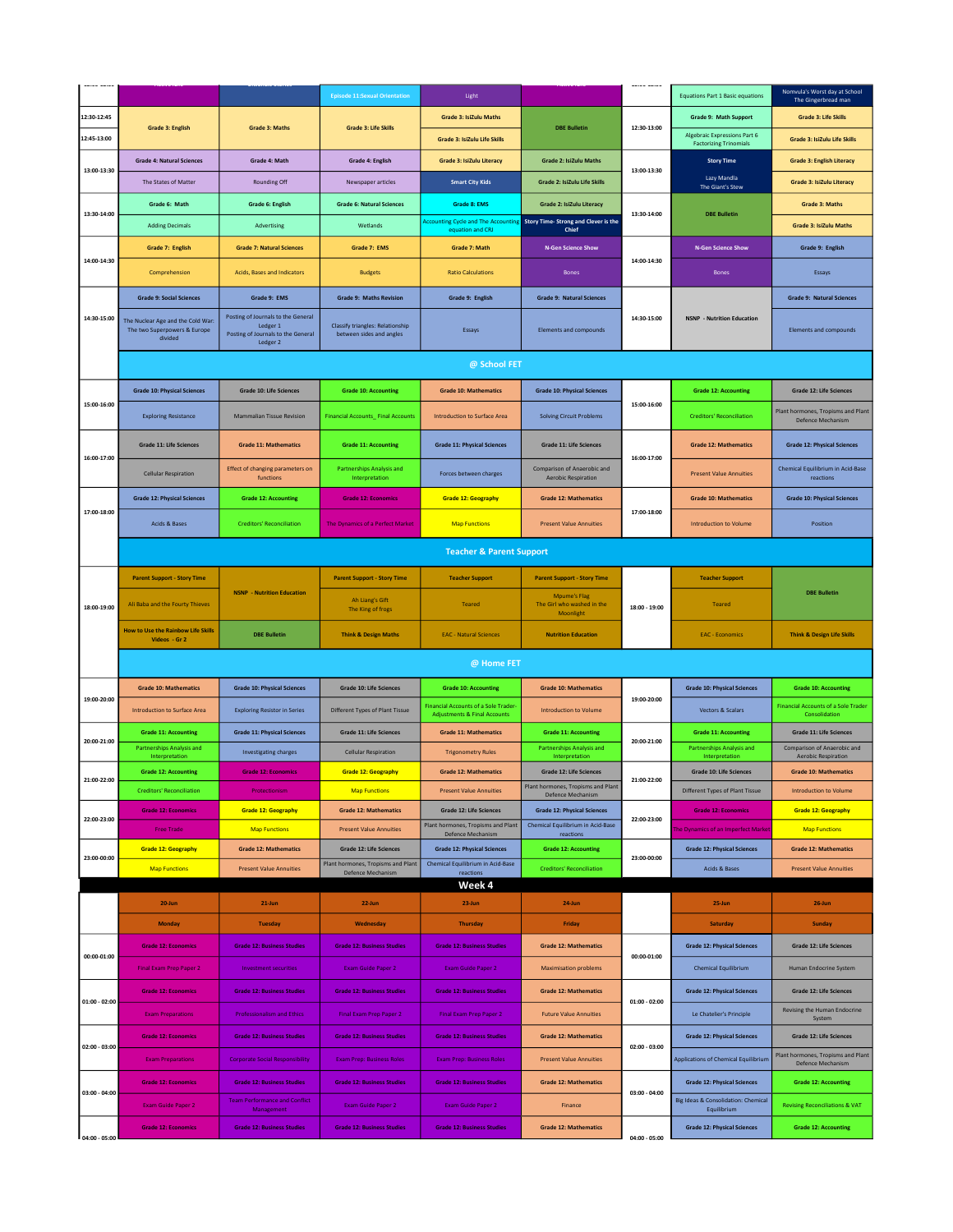|             | Final Exam Prep Paper 2                                                                     | Final Exam Prep Paper 2                                         | Final Exam Prep Paper 2                                                | <b>Final Exam Prep Paper 2</b>                               | Finance                                                           |             | Big Ideas & Consolidation: Chemical<br>Change - Acids and Bases        | <b>Revising Reconciliations &amp; VAT</b>                              |
|-------------|---------------------------------------------------------------------------------------------|-----------------------------------------------------------------|------------------------------------------------------------------------|--------------------------------------------------------------|-------------------------------------------------------------------|-------------|------------------------------------------------------------------------|------------------------------------------------------------------------|
|             |                                                                                             |                                                                 |                                                                        | <b>GET: Foundation Phase</b>                                 |                                                                   |             |                                                                        |                                                                        |
| 05:00-05:30 | <b>Active4Life</b>                                                                          | <b>Ulwandle Stories</b>                                         | <b>Breaking The Silence</b>                                            | <b>N-Gen Science Show</b>                                    | <b>Active4Life</b>                                                | 05:00-05:30 | <b>Active4Life</b>                                                     | <b>Active4Life</b>                                                     |
| 05:30-06:00 | <b>Ubongo S2</b>                                                                            | <b>Akili and Me S4</b>                                          | <b>Episode 12:Sunstance Abuse</b><br><b>Ubongo S2</b>                  | Brain<br><b>Akili and Me S4</b>                              | <b>Ubongo S2</b>                                                  | 05:30-06:00 | <b>Akili and Me (Sesotho)</b>                                          | <b>Akili and Me (isiZulu)</b>                                          |
|             | <b>Beads for Business</b>                                                                   | Episode 7                                                       | <b>Grapes Go Missing</b>                                               | Episode 8                                                    | <b>Animal Olympics</b>                                            |             |                                                                        |                                                                        |
| 06:00-06:30 | <b>IIAL- Lets Learn isiNdebele</b>                                                          | <b>IIAL- Lets Learn Sesotho</b>                                 | <b>IIAL-Lets Learn Sepedi</b>                                          | <b>IIAL-Lets Learn Setswana</b>                              | <b>IIAL- Lets Learn Tshivenda</b>                                 |             | <b>Grade 12: Accounting</b>                                            | <b>Grade 12: Life Sciences</b>                                         |
|             | Episode 7                                                                                   | Episode 6                                                       | Episode 8                                                              | Episode 10                                                   | Episode 9                                                         | 06:00-07:00 | <b>Revising Reconciliations &amp; VAT</b>                              |                                                                        |
| 06:30-06:45 | <b>Grade R: English Literacy</b>                                                            | <b>Grade 1: English Literacy</b>                                | <b>Grade 2: English Literacy</b>                                       | <b>Grade 3: English Literacy</b>                             | <b>Grade 4: English Literacy</b>                                  |             |                                                                        | Revising the Human Endocrine<br>System                                 |
| 06:45-07:00 | <b>Grade R: Life Skills</b>                                                                 | <b>Grade 1: Life Skills</b>                                     | <b>Grade 2: Life Skills</b>                                            | <b>Grade 3: Life Skills</b>                                  | <b>Grade 4: Life Skills</b>                                       |             |                                                                        |                                                                        |
|             |                                                                                             |                                                                 |                                                                        | @ School FET                                                 |                                                                   |             |                                                                        |                                                                        |
| 07:00-08:00 | <b>Grade 12: Mathematics</b>                                                                | Grade 12: Life Sciences                                         | <b>Grade 12: Physical Sciences</b>                                     | <b>Grade 12: Accounting</b>                                  | <b>Grade 12: Economics</b>                                        | 07:00-08:00 | <b>Grade 12: Mathematics</b>                                           | <b>Grade 12: Physical Sciences</b>                                     |
|             | Finance                                                                                     | <b>Revising the Human Endocrine</b><br>System                   | Big Ideas & Consolidation: Chemical<br><b>Change - Acids and Bases</b> | <b>Revising Reconciliations &amp; VAT</b>                    | Cost benefit analysis                                             |             | Finance                                                                | Big Ideas & Consolidation: Chemical<br><b>Change - Acids and Bases</b> |
| 08:00-09:00 | <b>Grade 11: Physical Sciences</b>                                                          | <b>Grade 11: Accounting</b>                                     | <b>Grade 11: Mathematics</b>                                           | <b>Grade 11: Life Sciences</b>                               | <b>Grade 11: Physical Sciences</b>                                | 08:00-09:00 | <b>Grade 12: Life Sciences</b>                                         | <b>Grade 12: Accounting</b>                                            |
|             | <b>Electric Fields</b>                                                                      | <b>Revision: Partnerships Analysis and</b><br>Interpretation    | The Sine and Area Rules                                                | <b>Revision: Cellular Respiration</b>                        | Exploring electric field at a point                               |             | Revising the Human Endocrine<br>System                                 | <b>Revising Reconciliations &amp; VAT</b>                              |
| 09:00-10:00 | <b>Grade 10: Life Sciences</b>                                                              | <b>Grade 10: Accounting</b>                                     | <b>Grade 10: Mathematics</b>                                           | <b>Grade 10: Physical Sciences</b>                           | <b>Grade 10: Life Sciences</b>                                    | 09:00-10:00 | <b>Grade 12: Physical Sciences</b>                                     | <b>Grade 12: Mathematics</b>                                           |
|             | Plant Tissue and Plant Organ Revision                                                       | <b>Term 1 Revision &amp; Consolidation</b>                      | <b>Exploring Scale Factors</b>                                         | <b>Instantaneous Motion</b>                                  | <b>Plant Structure and Functioning</b>                            |             | Big Ideas & Consolidation: Chemical<br><b>Change - Acids and Bases</b> | Finance                                                                |
|             | Grade 12: Life Sciences                                                                     | <b>Grade 12: Physical Sciences</b>                              | <b>Grade 12: Accounting</b>                                            | <b>Grade 12: Economics</b>                                   | <b>Grade 12: Geography</b>                                        |             | <b>Grade 11: Mathematics</b>                                           | <b>Grade 11: Physical Sciences</b>                                     |
| 10:00-11:00 | Revising the Human Endocrine<br>System                                                      | Big Ideas & Consolidation: Chemical<br>Change - Acids and Bases | <b>Revising Reconciliations &amp; VAT</b>                              | <b>Government Intervention</b>                               | <b>Map Functions</b>                                              | 10:00-11:00 | <b>The Cosine Rule</b>                                                 | Exploring electric field at a point                                    |
| 11:00-12:00 | <b>Grade 11: Mathematics</b>                                                                | Grade 11: Life Sciences                                         | <b>Grade 11: Physical Sciences</b>                                     | <b>Grade 11: Accounting</b>                                  | <b>Grade 11: Mathematics</b>                                      | 11:00-12:00 | <b>Grade 11: Physical Sciences</b>                                     | <b>Grade 11: Mathematics</b>                                           |
|             | The Sine and Area Rules                                                                     | Revision: Cellular Respiration                                  | Exploring electric field at a point                                    | <b>Revision: Partnerships Analysis and</b><br>Interpretation | <b>The Cosine Rule</b>                                            |             | <b>Electric Fields</b>                                                 | The Cosine Rule                                                        |
|             |                                                                                             |                                                                 |                                                                        | GET: Grades 3, 4, 6, 7 and 9                                 |                                                                   |             |                                                                        |                                                                        |
| 12:00-12:30 | <b>Active4Life</b>                                                                          | <b>Ulwandle Stories</b>                                         | <b>Breaking The Silence</b>                                            | <b>N-Gen Science Show</b>                                    | <b>Active4Life</b>                                                | 12:00-12:30 | <b>Grade 8: Math Support</b>                                           | <b>Story Time</b>                                                      |
|             |                                                                                             |                                                                 | Episode 12:Sunstance Abuse                                             | Brain                                                        |                                                                   |             | <b>Equations Part 2 More equations</b>                                 | How the Spider got its waist<br>King of the Beasts                     |
| 12:30-12:45 | <b>Grade 3: English</b>                                                                     | <b>Grade 3: Maths</b>                                           | <b>Grade 3: Life Skills</b>                                            | <b>Grade 3: IsiZulu Maths</b>                                | <b>DBE Bulletin</b>                                               | 12:30-13:00 | Grade 9: Math Support<br><b>Algebraic Expressions Part 7</b>           | <b>Grade 3: Life Skills</b>                                            |
| 12:45-13:00 |                                                                                             |                                                                 |                                                                        | Grade 3: IsiZulu Life Skills                                 |                                                                   |             | Algebraic Fractions And Recap Of All<br>Factorization                  | Grade 3: IsiZulu Life Skills                                           |
| 13:00-13:30 | <b>Grade 4: Natural Sciences</b>                                                            | Grade 4: Math                                                   | <b>Grade 4: English</b>                                                | Grade 3: IsiZulu Literacy                                    | Grade 2: IsiZulu Maths                                            | 13:00-13:30 | <b>Story Time</b><br>Jack and the Beanstalk                            | <b>Grade 3: English Literacy</b>                                       |
|             | The States of Matter                                                                        | Addition                                                        | Language in context                                                    | <b>Smart City Kids</b>                                       | Grade 2: IsiZulu Life Skills                                      |             | Why Giraffe and Oxpecker are good<br>friends                           | <b>Grade 3: IsiZulu Literacy</b>                                       |
| 13:30-14:00 | Grade 6: Math                                                                               | Grade 6: English                                                | <b>Grade 6: Natural Sciences</b>                                       | Grade 8: EMS                                                 | Grade 2: IsiZulu Literacy                                         | 13:30-14:00 | <b>DBE Bulletin</b>                                                    | Grade 3: Maths                                                         |
|             | Percentage                                                                                  | Summarizing                                                     | <b>Purifying Water</b>                                                 | The Accounting equation and CRJ                              | <b>Story Time-The Cheeky Piglet</b>                               |             |                                                                        | <b>Grade 3: IsiZulu Maths</b>                                          |
| 14:00-14:30 | Grade 7: English                                                                            | <b>Grade 7: Natural Sciences</b>                                | Grade 7: EMS                                                           | Grade 7: Math<br><b>Addition and Subtraction of</b>          | <b>N-Gen Science Show</b>                                         | 14:00-14:30 | <b>N-Gen Science Show</b>                                              | Grade 9: English                                                       |
|             | <b>Direct and Indirect Speech</b>                                                           | <b>Methods of Separation</b>                                    | <b>Accounting Concepts</b>                                             | Fractions                                                    | Robots                                                            |             | Robots                                                                 | <b>Short Story</b>                                                     |
| 14:30-15:00 | <b>Grade 9: Social Sciences</b>                                                             | Grade 9: EMS                                                    | Grade 9: Maths Revision                                                | Grade 9: English                                             | <b>Grade 9: Natural Sciences</b>                                  | 14:30-15:00 | <b>NSNP</b> - Nutrition Education                                      | <b>Grade 9: Natural Sciences</b>                                       |
|             | The Nuclear Age and the Cold War:<br>The Arms Race & Space Race; Stories<br>of The Cold War | <b>Debtors</b>                                                  | Perimeter & area of polygons                                           | <b>Short Story</b>                                           | Chemical reactions and the reactions<br>between metals and oxygen |             |                                                                        | Chemical reactions and the reactions<br>between metals and oxygen      |
|             |                                                                                             |                                                                 |                                                                        | @ School FET                                                 |                                                                   |             |                                                                        |                                                                        |
|             | <b>Grade 10: Physical Sciences</b>                                                          | Grade 10: Life Sciences                                         | <b>Grade 10: Accounting</b>                                            | <b>Grade 10: Mathematics</b>                                 | <b>Grade 10: Physical Sciences</b>                                |             | <b>Grade 12: Accounting</b>                                            | <b>Grade 12: Life Sciences</b>                                         |
| 15:00-16:00 | Speed, Velocity & Acceleration                                                              | Plant Tissue and Plant Organ Revision                           | Term 1 Revision & Consolidation                                        | <b>Exploring Scale Factors</b>                               | Graphs of motion; Equations of<br>Motion                          | 15:00-16:00 | <b>Revising Reconciliations &amp; VAT</b>                              | Plant hormones, Tropisms and Plant<br>Defence Mechanism                |
|             | Grade 11: Life Sciences                                                                     | <b>Grade 11: Mathematics</b>                                    | <b>Grade 11: Accounting</b>                                            | <b>Grade 11: Physical Sciences</b>                           | Grade 11: Life Sciences                                           |             | <b>Grade 12: Mathematics</b>                                           | <b>Grade 12: Physical Sciences</b>                                     |
| 16:00-17:00 |                                                                                             |                                                                 |                                                                        |                                                              |                                                                   | 16:00-17:00 |                                                                        | Big Ideas & Consolidation: Chemical                                    |
|             | Revision: Cellular Respiration                                                              | The Sine and Area Rules                                         | <b>Revision: Partnerships Analysis and</b><br>Interpretation           | Exploring electric field at a point                          | Revision: Cellular Respiration                                    |             | Finance                                                                | Change - Acids and Bases                                               |
|             | <b>Grade 12: Physical Sciences</b>                                                          | <b>Grade 12: Accounting</b>                                     | <b>Grade 12: Economics</b>                                             | <b>Grade 12: Geography</b>                                   | <b>Grade 12: Mathematics</b>                                      |             | <b>Grade 10: Mathematics</b>                                           | <b>Grade 10: Physical Sciences</b>                                     |
| 17:00-18:00 | Big Ideas & Consolidation: Chemical<br>Change - Acids and Bases                             | <b>Revising Reconciliations &amp; VAT</b>                       | The reason for, and consequence of<br>market failures                  | <b>GIS Concepts and Application</b>                          | Finance                                                           | 17:00-18:00 | <b>Measurement Calculations</b>                                        | <b>Energy Conservation</b>                                             |